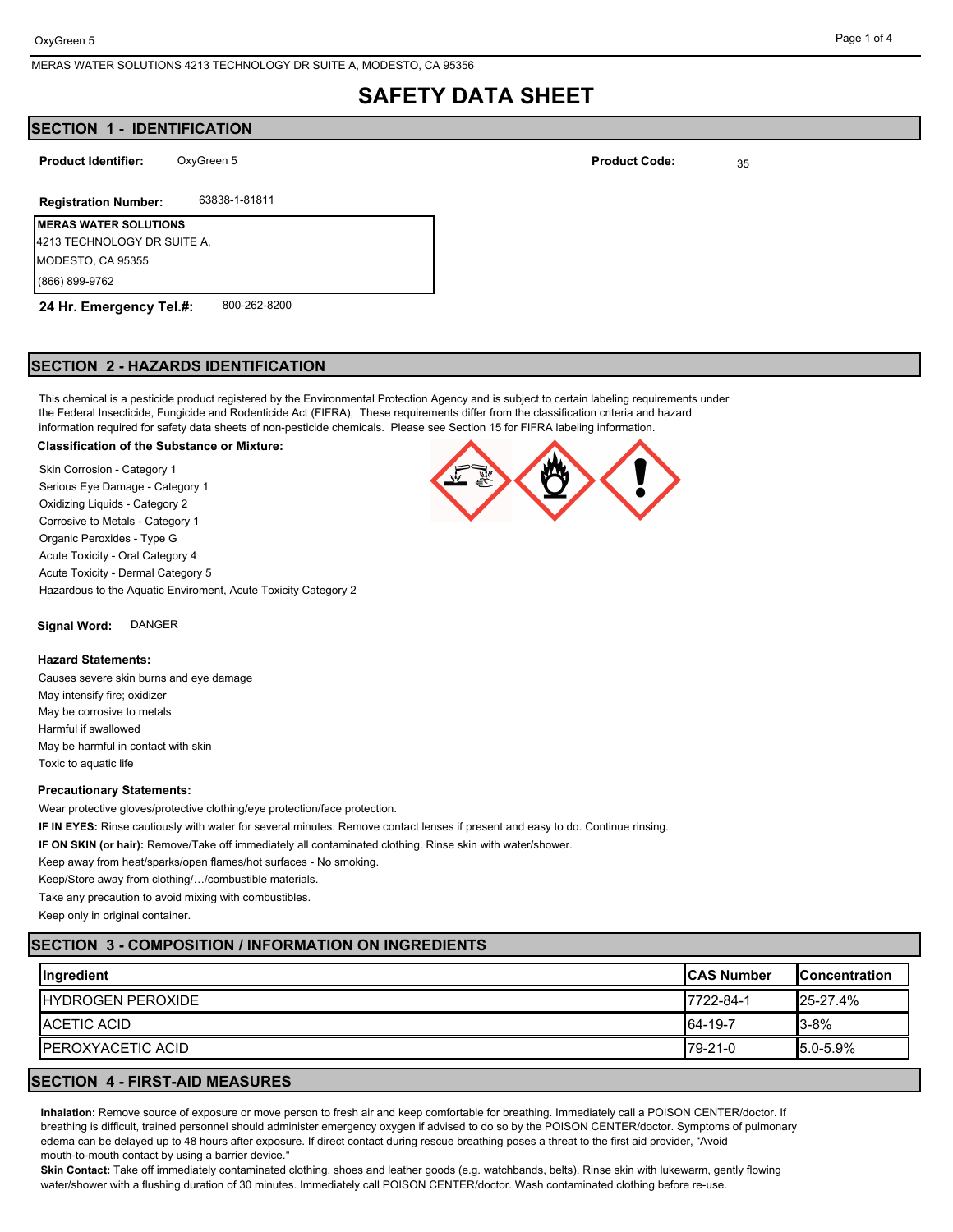#### MERAS WATER SOLUTIONS 4213 TECHNOLOGY DR SUITE A, MODESTO, CA 95356

# **SAFETY DATA SHEET**

**Eye Contact:** Remove source of exposure or move person to fresh air. Rinse eyes cautiously with lukewarm, gently flowing water for several minutes, while holding the eyelids open. Remove contact lenses, if present and easy to do. Continue rinsing for 30 minutes. Take care not to rinse contaminated water into the unaffected eye or into the face. Immediately call a POISON CENTER/doctor.

**Ingestion:** Rinse mouth. Do NOT induce vomiting. Immediately call a POISON CENTER/doctor. If vomiting occurs naturally, lie on your side, in the recovery position.

**Most Important Symptoms and Effects, both Acute and Delayed:** Causes severe skin burns and eye damage, burning of the mouth, throat, and esophagus

**Indication of any Immediate Medical Attention and Special Treatment Needed:** Treat symptomatically

#### **SECTION 5 - FIRE-FIGHTING MEASURES**

**Extinguishing Media:** Use water spray, powder, foam, carbon dioxide.

**Special hazards arising from the substance or mixture:** Non combustible. May give off irritating or toxic fumes (or gases) in a fire.

**Flammability classification (OSHA 29 CFR 1910.106) (Hazcom 2012):** Non flammable

**Hazardous Combustion Products:** May cause fire and explosions when in contact with incompatible materials.

**Special protective equipment and precautions for firefighters:** In the event of a fire, wear full protective clothing and NIOSH-approved self-contained breathing apparatus.

### **SECTION 6 - ACCIDENTAL RELEASE MEASURES**

**Personal precautions, protective equipment and emergency procedures:** Ventilate area of leak or spill. Wear appropriate personal protective equipment as specified in Section 8. Isolate hazard area. Keep unnecessary and unprotected personnel from entering.

**Methods and materials for containment and cleaning up:** SMALL SPILLS (less than 1 gallon): Neutralize with soda ash or cover with dry earth, sand or other non combustible material, place into loosely covered plastic containers for later disposal. If neutralized, material can be diluted into drain. LARGE SPILL: Restrict access to area until completion of clean up. Prevent liquid from entering sewers or waterways. Stop or reduce leak if safe to do so. Dike with inert material (sand, earth, etc.). Collect into plastic containers for disposal. Ensure adequate decontamination of tools and equipment following clean up.

**Special spill response procedures:** Collect spills in plastic containers only. Prevent from entering sewers, waterways, or low areas.

### **SECTION 7 - HANDLING AND STORAGE**

**Precautions for Safe Handling:** Wear at least chemical resistant gloves and eye protection, face shield, and chemical resistant garments when handling, moving or using this product. Do not contaminate water, food, or feed by storage or disposal.

**Conditions for Safe Storage:** Store in a cool, dry, well ventilated place away from direct sunlight. Keep container closed when not in use.

**Incompatible Materials:** Avoid strong reducing agents, soft metals, heat and bases (unless product has been diluted to less than 1000ppm, then bases may be used to gradually adjust to a pH of less then 9).

# **SECTION 8 - EXPOSURE CONTROLS / PERSONAL PROTECTION**

| <b>OSHA PEL</b><br><b>EXPOSURE LIMITS:</b> |            | <b>ACGIH TLV</b> |                         |          |             |
|--------------------------------------------|------------|------------------|-------------------------|----------|-------------|
| I CHEMICAL NAME                            | ICAS NO.   | ITWA             | <b>ISTEL/CEILING</b>    | ITWA     | <b>STEL</b> |
| I ACETIC ACID                              | 64-19-7    | $10$ ppm         | 15 ppm/40 ppm (CalOSHA) | $10$ ppm | 15 ppm      |
| l HYDROGEN PEROXIDE                        | 17722-84-1 | l ppm            | ppm/N/A (CalOSHA)       | ppm      | N/A         |
| I PERACETIC ACID                           | 79-21-1    | N/A              | IN/A                    | IN/A     | $10.4$ ppm  |

**Ventilation and engineering measures:** Forced air, local exhaust, or open air is adequate.

**Respiratory Protection:** In case of confined spaces or high levels encountered in the air, wear self contained breathing apparatus.

**Skin Protection:** Wear chemical resistant gloves and chemical resistant garments when handling, wash garments before re-use.

**Eye/Face Protection:** Wear chemical goggles; also wear a face shield if splashing hazard exists.

**Other Protective Equipment:** Eye wash facility and emergency shower should be in close proximity.

**General Hygiene Conditions:** Do not eat, drink or smoke when using this product. Wash thoroughly after handling. Remove and wash contaminated clothing before re-use. Handle in accordance with good industry hygiene and safety practice.

## **SECTION 9 - PHYSICAL AND CHEMICAL PROPERTIES**

**Appearance:** Clear colorless liquid **Odor:** Vinegar odor **pH:** <1 (1:10) **Melting/Freezing point:** No information available **Initial boiling point and boiling range:** No information available **Flash Point:** >200º F / >93 º C **Flammability (solid, gas):** Non flammable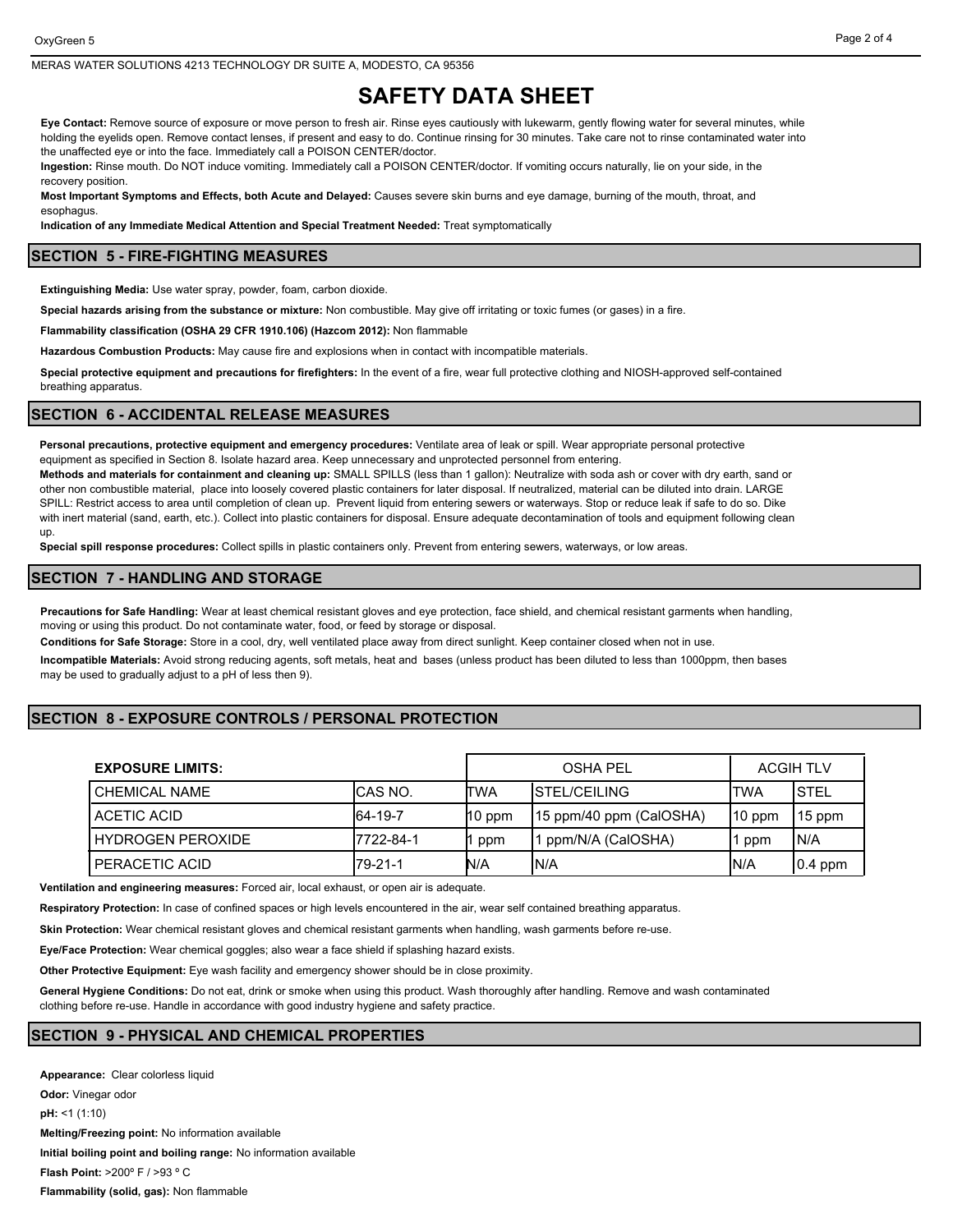# **SAFETY DATA SHEET**

**Vapor Pressure (mm Hg):** 22 **Specific gravity:** 1.12 g/mL **Solubility in Water:** Complete **Auto ignition Temperature:** >518º F/ >270º C **Decomposition temperature:** No information available **Viscosity:** 5-15 cSt at 20ºC / 68ºF **Volatiles (% by weight):** >99 **Volatile Organic Compounds (VOC's):** No information available

# **SECTION 10 - STABILITY AND REACTIVITY**

**Reactivity:** Reactive with bases, metals, reducing agents and combustible materials **Chemical Stability:** Stable for up to 1 year when stored under normal conditions. **Possibility of Hazardous Reactions:** May react with incompatible materials **Conditions to Avoid:** Incompatible materials and high temperatures **Incompatible Materials:** Reactive with bases, metals, reducing agents and combustible materials **Hazardous Decomposition Products:** Oxygen which supports combustion.

# **SECTION 11 - TOXICOLOGICAL INFORMATION**

### **Information on likely routes of exposure:**

Routes of entry - inhalation: YES

Routes of entry - skin & eye: YES

Routes of entry - ingestion: YES

Routes of entry - skin absorption: NO

#### **Potential Health Effects:**

#### **Signs and symptoms of short term (acute) exposure:**

**Inhalation:** Inhalation of the mist may produce severe irriation of respiratory tract, characterized by coughing, choking, shortness of breath, headaches, dizziness, nausea, weakness and/or drowsiness.

**Ingestion:** Corrosive! Swallowing causes severe burns of mouth, throat, and stomach. Severe scarring of tissue, corrosion, permanent tissue destruction and death may result. Symptoms may include severe pain, nausea, vomiting, diarrhea, shock, hemorrhaging and/or fall in blood pressure. Damage may appear days after exposure.

**Skin:** Corrosive! Contact with skin causes irritation or severe burns and scarring with greater exposures.

**Eye:** Corrosive! Causes irritation of eyes, and with greater exposures it can cause burns that may result in permanent impairment of vision, even blindness.

#### **Potential Chronic Health Effects:**

**Mutagenicity:** No known mutagenic effects

**Carcinogenicity:** Not a known carcinogen or tumorigen

**Reproductive effects:** No known reproductive effects

**Sensitization to material:** No expected to cause sensitization

**Specific target organ effects:** No information available

**Medical conditions aggravated by overexposure:** No information available

**Toxicological data:** The calculated ATE values for this mixture are:

ATE oral =  $668$  mg/kg

ATE dermal = 4808 mg/kg

ATE inhalation =  $>20$  mg/L or  $>20,000$  ppm

### **SECTION 12 - ECOLOGICAL INFORMATION**

**Ecotoxicity:** May harmful to aquatic life.

**Persistence and degradability:** Not expected to persist. Expected to readily biodegrade. **Bioaccumulation potential:** Not expected to bio accumulate. **Mobility in soil:** No information available